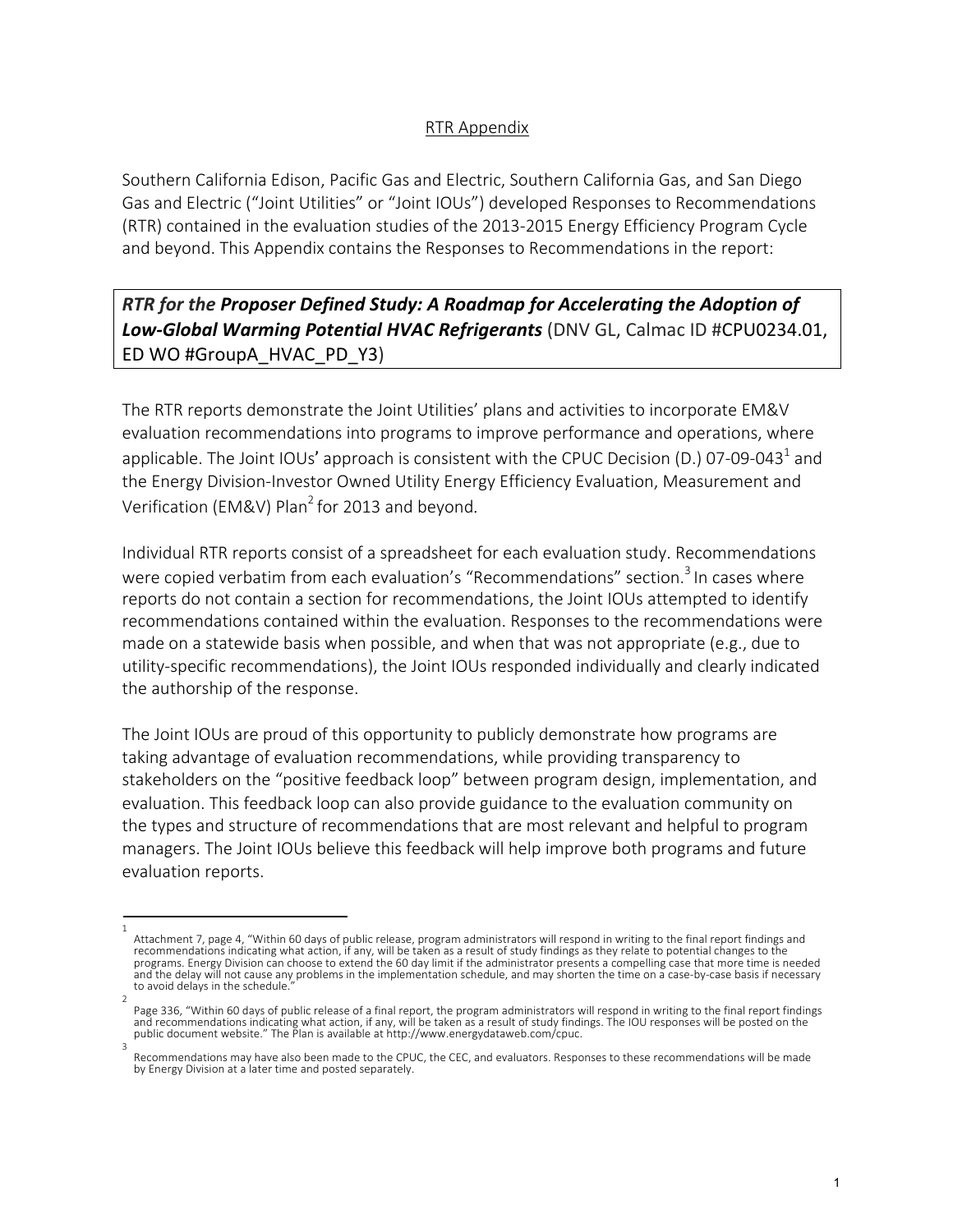## **Response to Recommendations (RTR) in Impact, Process, and Market Assessment Studies**

**Study Title:** Proposer Defined Study: A Roadmap for Accelerating the Adoption of Low-Global Warming Potential HVAC Refrigerants **Program:** HVAC **Author:** DNV GL **Calmac ID:** CPU0234.01 **ED WO:** GroupA\_HVAC\_PD\_Y3 **Link to Report:** http://calmac.org/publications/CPUC\_HVAC\_Refrigerants\_-\_PDS\_05032021\_FinalReport.pdf

|                |                                                                                                                                                                                                                                                                                                                                                                                                                                                                                                                                                                                                                                                                                                                                                                                                                                                                                                                                                                                                                                             |                                                                                            |                                                               | <b>PG&amp;E</b> (if applicable)               |                                                                                                                             |                                               | <b>SCE</b> (if applicable)                                                                                                  |                                               | <b>SCG</b> (if applicable)                                                                                                  | <b>SDG&amp;E (if applicable)</b>              |                                                                                                                             |  |
|----------------|---------------------------------------------------------------------------------------------------------------------------------------------------------------------------------------------------------------------------------------------------------------------------------------------------------------------------------------------------------------------------------------------------------------------------------------------------------------------------------------------------------------------------------------------------------------------------------------------------------------------------------------------------------------------------------------------------------------------------------------------------------------------------------------------------------------------------------------------------------------------------------------------------------------------------------------------------------------------------------------------------------------------------------------------|--------------------------------------------------------------------------------------------|---------------------------------------------------------------|-----------------------------------------------|-----------------------------------------------------------------------------------------------------------------------------|-----------------------------------------------|-----------------------------------------------------------------------------------------------------------------------------|-----------------------------------------------|-----------------------------------------------------------------------------------------------------------------------------|-----------------------------------------------|-----------------------------------------------------------------------------------------------------------------------------|--|
| Item           | <b>Findings</b>                                                                                                                                                                                                                                                                                                                                                                                                                                                                                                                                                                                                                                                                                                                                                                                                                                                                                                                                                                                                                             | <b>Best Practice /</b><br><b>Recommendations</b><br>(Verbatim from<br><b>Final Report)</b> | Recommendation<br><b>Recipient</b>                            | Disposi-<br>tion                              | <b>Disposition Notes</b>                                                                                                    | Disposi-<br>tion                              | <b>Disposition Notes</b>                                                                                                    | Disposi-<br>tion                              | <b>Disposition Notes</b>                                                                                                    | Disposi-<br>tion                              | <b>Disposition Notes</b>                                                                                                    |  |
|                |                                                                                                                                                                                                                                                                                                                                                                                                                                                                                                                                                                                                                                                                                                                                                                                                                                                                                                                                                                                                                                             |                                                                                            | If incorrect,<br>please<br>indicate and<br>redirect in notes. | Choose:<br>Accepted,<br>Rejected,<br>or Other | Examples:<br>Describe specific program change,<br>give reason for rejection, or indicate<br>that it's under further review. | Choose:<br>Accepted,<br>Rejected,<br>or Other | Examples:<br>Describe specific program change,<br>give reason for rejection, or indicate<br>that it's under further review. | Choose:<br>Accepted,<br>Rejected,<br>or Other | Examples:<br>Describe specific program change,<br>give reason for rejection, or indicate<br>that it's under further review. | Choose:<br>Accepted,<br>Rejected,<br>or Other | Examples:<br>Describe specific program change,<br>give reason for rejection, or indicate<br>that it's under further review. |  |
| $\overline{1}$ | Flammability is the problem.<br><b>Additional Supporting Information: The</b><br>single biggest current barrier of adopting<br>low-GWP refrigerants is the issue of<br>flammability. Virtually all low-GWP alter-<br>native refrigerants with cooling capacity<br>and energy- efficiency performance<br>characteristics similar to refrigerants cur-<br>rently in use are mild to highly flamma-<br>ble. All the HVAC experts we spoke with<br>emphasized the fact that they are not<br>currently permitted to install mildly<br>flammable refrigerants in most common<br>HVAC equipment today. Lab testing per-<br>formed by one of the experts we inter-<br>viewed shows mildly-flammable refriger-<br>ants being considered for near-term<br>adoption are only flammable in condi-<br>tions where high rates of leakage occur<br>in a confined space. Mechanical, fire,<br>and building codes are currently being<br>modified to allow for mildly flammable<br>refrigerants given appropriate measures<br>to minimize risk are in place. | This is a key finding and<br>no recommendation is<br>associated with this<br>finding.      | All PAs                                                       |                                               |                                                                                                                             |                                               |                                                                                                                             |                                               |                                                                                                                             |                                               |                                                                                                                             |  |
| $\overline{2}$ | Refrigerant transitions take time.<br><b>Additional Supporting Information: Sec-</b><br>ondary research and interviews with<br>HVAC-refrigerant experts revealed an ex-<br>tensive list of national organizations,<br>state and local codes, and other authori-<br>ties required to approve the use of new<br>refrigerants in the United States. Any in-<br>crease in flammability or change in tox-<br>icity for a refrigerant extends the length<br>of time for its approval. The United                                                                                                                                                                                                                                                                                                                                                                                                                                                                                                                                                  | This is a key finding and<br>no recommendation is<br>associated with this<br>finding.      | All PAs                                                       |                                               |                                                                                                                             |                                               |                                                                                                                             |                                               |                                                                                                                             |                                               |                                                                                                                             |  |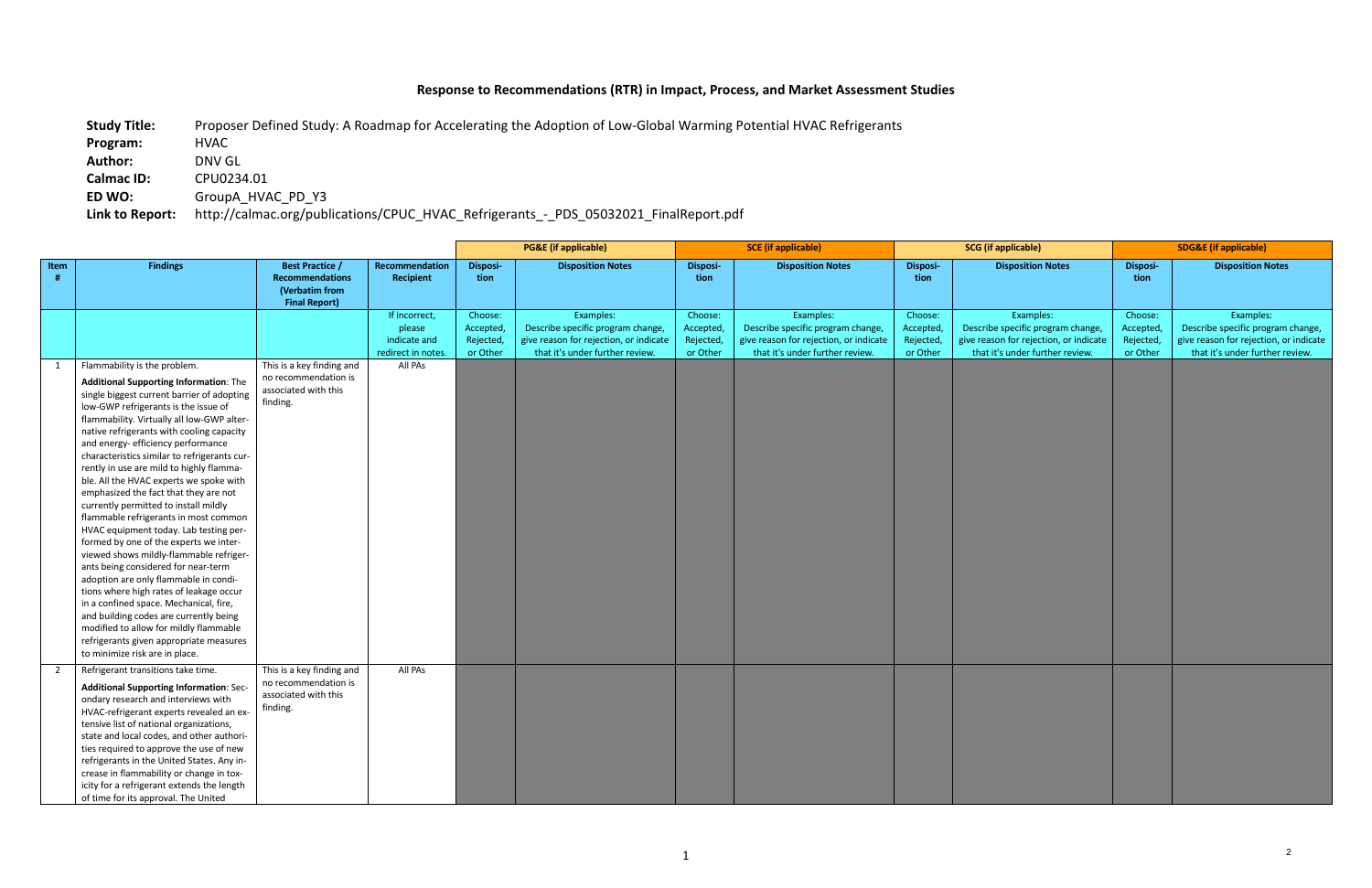|      |                                                                                                                                                                                                                                                                                                                                                                                                                                                                                                                                                                                                                                                                                                                                                                                                                                                                                                                                                                                                                                                                                                                                                                                                                                   |                                                                                                                                                                                                                                                                                 |                             | <b>PG&amp;E</b> (if applicable) |                                                                                                                                                                                                 | <b>SCE</b> (if applicable) |                                                                                                                                                                                                                                                                                                                                                                                                              | <b>SCG</b> (if applicable) |                          | <b>SDG&amp;E (if applicable)</b> |                                                                                                                                                                                                                                                                                                                                                                                                |
|------|-----------------------------------------------------------------------------------------------------------------------------------------------------------------------------------------------------------------------------------------------------------------------------------------------------------------------------------------------------------------------------------------------------------------------------------------------------------------------------------------------------------------------------------------------------------------------------------------------------------------------------------------------------------------------------------------------------------------------------------------------------------------------------------------------------------------------------------------------------------------------------------------------------------------------------------------------------------------------------------------------------------------------------------------------------------------------------------------------------------------------------------------------------------------------------------------------------------------------------------|---------------------------------------------------------------------------------------------------------------------------------------------------------------------------------------------------------------------------------------------------------------------------------|-----------------------------|---------------------------------|-------------------------------------------------------------------------------------------------------------------------------------------------------------------------------------------------|----------------------------|--------------------------------------------------------------------------------------------------------------------------------------------------------------------------------------------------------------------------------------------------------------------------------------------------------------------------------------------------------------------------------------------------------------|----------------------------|--------------------------|----------------------------------|------------------------------------------------------------------------------------------------------------------------------------------------------------------------------------------------------------------------------------------------------------------------------------------------------------------------------------------------------------------------------------------------|
| Item | <b>Findings</b>                                                                                                                                                                                                                                                                                                                                                                                                                                                                                                                                                                                                                                                                                                                                                                                                                                                                                                                                                                                                                                                                                                                                                                                                                   | <b>Best Practice /</b><br><b>Recommendations</b><br>(Verbatim from<br><b>Final Report)</b>                                                                                                                                                                                      | Recommendation<br>Recipient | Disposi-<br>tion                | <b>Disposition Notes</b>                                                                                                                                                                        | <b>Disposi-</b><br>tion    | <b>Disposition Notes</b>                                                                                                                                                                                                                                                                                                                                                                                     | Disposi-<br>tion           | <b>Disposition Notes</b> | <b>Disposi-</b><br>tion          | <b>Disposition Notes</b>                                                                                                                                                                                                                                                                                                                                                                       |
|      | States is a safety-focused society relative<br>to some other industrialized countries.<br>For instance, Europe and Asia are al-<br>ready moving quickly ahead in using<br>mildly flammable refrigerants and to<br>some degree natural refrigerants in<br>HVAC equipment. The proposed HFC re-<br>duction timeline and the recent passing<br>of the American Innovation and Manu-<br>facturing Act of 2020, ensures the transi-<br>tion will happen in California and the<br>rest of the United States eventually.                                                                                                                                                                                                                                                                                                                                                                                                                                                                                                                                                                                                                                                                                                                 |                                                                                                                                                                                                                                                                                 |                             |                                 |                                                                                                                                                                                                 |                            |                                                                                                                                                                                                                                                                                                                                                                                                              |                            |                          |                                  |                                                                                                                                                                                                                                                                                                                                                                                                |
|      | The refrigerant evolution continues.<br><b>Additional Supporting Information: The</b><br>current transition away from high-GWP<br>HFCs towards HFCs with GWP levels<br><750 is rife with challenges and the likely<br>outcome is still pending. All 10 of the<br>HVAC manufacturers and contractors we<br>spoke with agree the preferred near-<br>term refrigerant candidates are all mildly<br>flammable HFCs. There is one technically<br>viable refrigerant, R-466a (Solstice®<br>N41), that is not flammable under nor-<br>mal conditions and has a GWP just be-<br>low 750. On the surface, these charac-<br>teristics would make R-466a the pre-<br>ferred option, but it has drawbacks. In<br>terms of performance, it falls short of<br>the other leading <750 GWP candidates,<br>and it's relatively unproven. It also con-<br>tains a molecule not traditionally used in<br>refrigeration that is concerning because<br>of its slight ozone-depleting potential.<br>Six experts we spoke with at length<br>about R-466a see it as a step in the<br>wrong direction. All experts we talked to<br>said manufacturers are transitioning to<br>mildly flammable refrigerants to meet<br>the low-GWP phasedown requirements. | This is a key finding and<br>no recommendation is<br>associated with this<br>finding.                                                                                                                                                                                           | All PAs                     |                                 |                                                                                                                                                                                                 |                            |                                                                                                                                                                                                                                                                                                                                                                                                              |                            |                          |                                  |                                                                                                                                                                                                                                                                                                                                                                                                |
|      | The Refrigerant Avoided Cost Calculator<br>is a valuable tool.<br><b>Additional Supporting Information: The</b><br>CPUC Refrigerant ACC is a relatively new<br>tool that holds a lot of value. The tool<br>provides users a simple yet informative<br>option for calculating refrigerant carbon-<br>equivalent emission impacts. The tool's<br>approach is based on a well vetted<br>methodology by the Intergovernmental<br>Panel on Climate Changes (IPCC). Using                                                                                                                                                                                                                                                                                                                                                                                                                                                                                                                                                                                                                                                                                                                                                               | The CPUC should con-<br>sider using the DNV GL<br>prototype lifetime GWP<br>calculator to update the<br>current CPUC Refriger-<br>ant ACC. The research<br>findings of this study<br>provide the data<br>needed to expand the<br>outputs of the current<br>CPUC Refrigerant ACC | All PAs                     | Rejected                        | We can't recommend any tool with-<br>out a proper review and scrutiny of<br>such; please provide the tool and<br>documentation in order to PG&E<br>and other PAs to do our own evalu-<br>ation. | Other                      | Per CPUC guidance, SCE will be lev-<br>eraging CPUC's RACC tool - 2021<br>ACC Refrigerant Calculator v1b.xlsx<br>for the evaluation of 2021 EE<br>measures for which there is a varia-<br>tion on refrigerant charge between<br>the based case and measure case.<br>To the discretion of CPUC, future<br>enhancements and/or improve-<br>ments to their RACC can be di-<br>rected and/or supported in future | Other                      | N/A                      | Other                            | Per CPUC DEER 2023 Resolution E-<br>5152, all PAs are to use CPUC Re-<br>frigerant Avoid Cost Calculator as<br>stated in section C.6 Refrigerant<br>Avoid Cost and per Attachment A,<br>section 3.6 Refrigerant Avoid Cost,<br>this tool will be utilized for deemed<br>programs.<br>The given recommendation does<br>not provide information on the spe-<br>cific URL website to download the |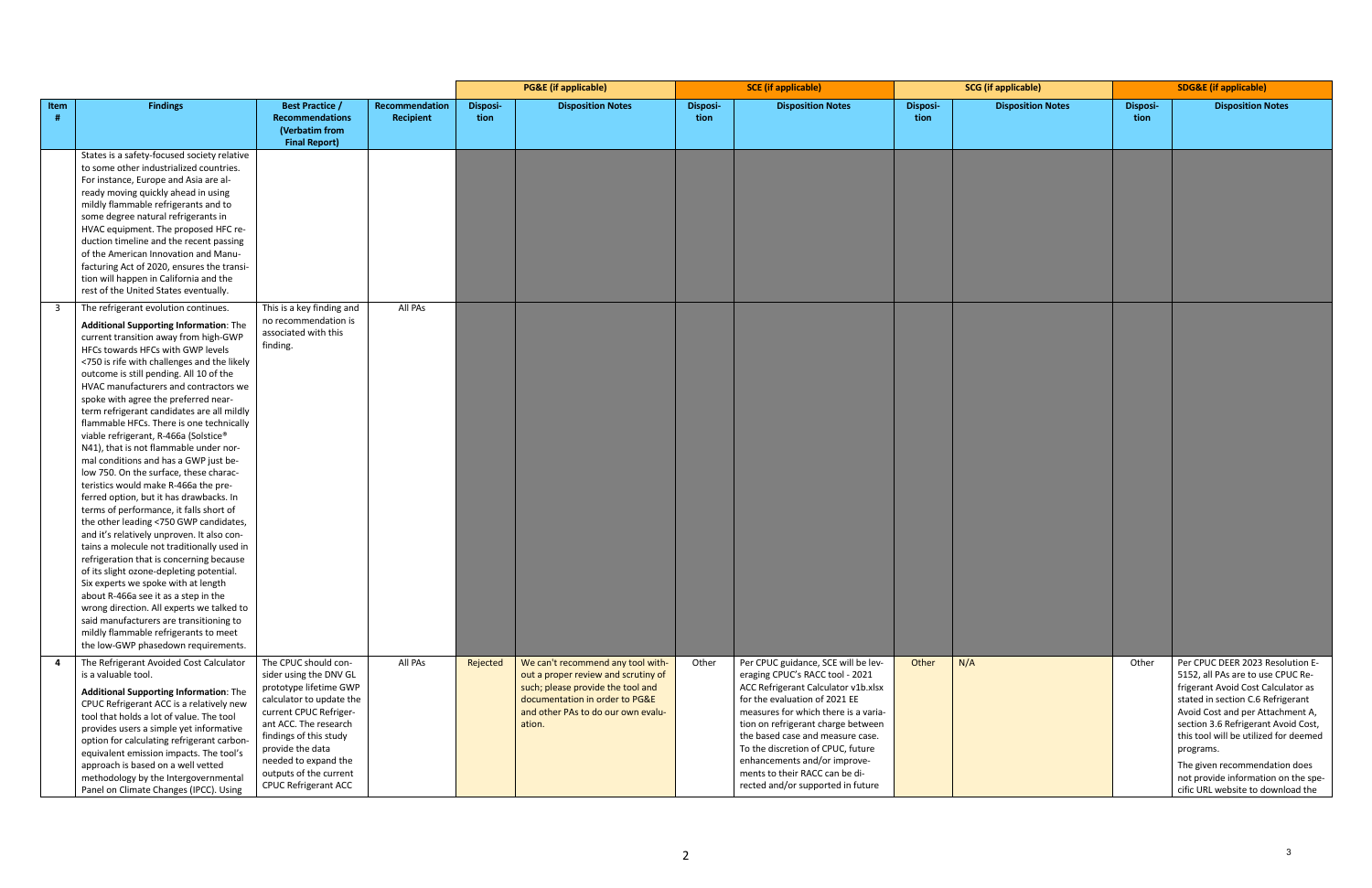|      |                                                                                                                                                                                                                                                                                                                                                                                                                                                                                                                                                                                |                                                                                                                                                                                                                                                                                                                                                                                                                                                                                                                                  |                                    | <b>PG&amp;E</b> (if applicable) |                                                                                                                                                                                                                  | <b>SCE</b> (if applicable) |                                                                                                                                                                                                                                                                                                                                                                 | <b>SCG</b> (if applicable) |                          | <b>SDG&amp;E (if applicable)</b> |                                                                                                                                                                                                                                                                                                                                                                                                                                               |
|------|--------------------------------------------------------------------------------------------------------------------------------------------------------------------------------------------------------------------------------------------------------------------------------------------------------------------------------------------------------------------------------------------------------------------------------------------------------------------------------------------------------------------------------------------------------------------------------|----------------------------------------------------------------------------------------------------------------------------------------------------------------------------------------------------------------------------------------------------------------------------------------------------------------------------------------------------------------------------------------------------------------------------------------------------------------------------------------------------------------------------------|------------------------------------|---------------------------------|------------------------------------------------------------------------------------------------------------------------------------------------------------------------------------------------------------------|----------------------------|-----------------------------------------------------------------------------------------------------------------------------------------------------------------------------------------------------------------------------------------------------------------------------------------------------------------------------------------------------------------|----------------------------|--------------------------|----------------------------------|-----------------------------------------------------------------------------------------------------------------------------------------------------------------------------------------------------------------------------------------------------------------------------------------------------------------------------------------------------------------------------------------------------------------------------------------------|
| Item | <b>Findings</b>                                                                                                                                                                                                                                                                                                                                                                                                                                                                                                                                                                | <b>Best Practice /</b><br><b>Recommendations</b><br>(Verbatim from<br><b>Final Report)</b>                                                                                                                                                                                                                                                                                                                                                                                                                                       | Recommendation<br><b>Recipient</b> | Disposi-<br>tion                | <b>Disposition Notes</b>                                                                                                                                                                                         | <b>Disposi-</b><br>tion    | <b>Disposition Notes</b>                                                                                                                                                                                                                                                                                                                                        | Disposi-<br>tion           | <b>Disposition Notes</b> | <b>Disposi-</b><br>tion          | <b>Disposition Notes</b>                                                                                                                                                                                                                                                                                                                                                                                                                      |
|      | the IPCC methodology and leveraging<br>CARB emissions estimates, the tool pre-<br>dicts refrigerant impact in a dollar equiv-<br>alent value. Our review of the tool and<br>based on the findings of this research<br>study, the outputs of the tool are very<br>noteworthy but can be further im-<br>proved. For example, the current CPUC<br>Refrigerant ACC tool does not consider<br>the energy performance or refrigerant<br>charge required of alternative refriger-<br>ants.                                                                                            | tool. Using our evalua-<br>tion approach, we de-<br>fined variables impact-<br>ing equipment energy<br>operation and refriger-<br>ant emissions. Using the<br>sourced variables, we<br>developed a prototype<br>add-on tool that calcu-<br>lates energy impacts<br>from alternative refrig-<br>erants as well as re-<br>quired charge-level im-<br>pacts on emissions. The<br>framework of the tool<br>can be extended to<br>measures beyond HVAC<br>refrigerants.                                                               |                                    |                                 |                                                                                                                                                                                                                  |                            | DEER cycles. SCE encourages fur-<br>ther enhancements and improve-<br>ments to CPUC's RACC.                                                                                                                                                                                                                                                                     |                            |                          |                                  | given DNV GL tool to determine if<br>the outputs can be potentially lev-<br>eraged for custom project applica-<br>tions, therefore SDGE will continue<br>to use the CPUC approved refriger-<br>ant Avoided Cost Calculator.                                                                                                                                                                                                                   |
|      | Accurate outputs rely on accurate in-<br>puts.<br><b>Additional Supporting Information:</b><br>Many of the estimates both the CPUC<br>and our add-on tools produce are based<br>on CARB emission inventories. Our dis-<br>cussion with CARB determined annual<br>inventories take a year or more to sum-<br>marize and become available for use.                                                                                                                                                                                                                               | It is important to incor-<br>porate the latest find-<br>ings when estimating<br>future impacts. Some<br>operational leakage<br>rates found in current<br>estimates track higher<br>than our outside re-<br>search indicates. End-<br>of-life emissions could<br>also be tracked better<br>for the purposes of this<br>tool. The outputs of<br>both tools are signifi-<br>cant and noteworthy.<br>Minimizing the uncer-<br>tainties in the tool are<br>that much more im-<br>portant given the signif-<br>icance of the findings. | All PAs                            | Accepted                        | Any tool used for the estimating of<br>refrigerant emissions should be up-<br>dated with the latest data. We sug-<br>gest consulting with trade organiza-<br>tions such as ASHRAE or similar or-<br>ganizations. | Other                      | SCE encourage the enhancement<br>and/or expansion of refrigerant<br>leakage data by CPUC and/or Evalu-<br>ator via both data collection and re-<br>search including but not limited to<br>HVAC technology, e.g., AC (dx) and<br>heat pump for both standard and<br>high efficiencies and similarly for<br>domestic hot water and dryer heat<br>pump technology. | Other                      | N/A                      | Other                            | SDG&E supports the process of<br>evaluating the most current studies<br>to further improve and recalibrate<br>operational leakage rates for refrig-<br>erants based on the given technol-<br>ogy type. And support that the<br>given CPUC Avoid Cost Calculator,<br>future revision updates, need to<br>align with the bi-annual DEER Reso-<br>lution and Business Plan submis-<br>sions, this is recommended to avoid<br>market disruptions. |
| -6   | Mildly flammable HFCs are the near-<br>term solution.<br>Additional Supporting Information: Cur-<br>rently, HVAC contractors are not permit-<br>ted to install mildly flammable refriger-<br>ants in most common HVAC equipment<br>today. The leading mildly flammable HFC<br>candidates for the most common resi-<br>dential and commercial HVAC applica-<br>tions include R-32, R-454B, and R-452B.<br>However, state fire marshal delays now<br>indicate building and fire codes most<br>likely won't be updated to allow these<br>mildly flammable refrigerants for use in | PAs should begin in-<br>cluding a requirement<br>for the use of mildly<br>flammable HFCs into<br>their HVAC incentive<br>programs where these<br>refrigerants are cur-<br>rently permitted. The<br>mildly flammable HFC<br>refrigerants are cur-<br>rently allowed in porta-<br>ble, window and<br>smaller air-conditioners<br>as well as in some larger                                                                                                                                                                         | All PAs                            | Accepted                        | PG&E will consider this recommen-<br>dation for when and where these<br>refrigerants are allowed by law.                                                                                                         | Other                      | We agree that when permitted by<br>Building and Fire Code and local ju-<br>risdictions, statewide HVAC IOU<br>lead, in collaboration with all IOUs,<br>should evaluate cost effective pro-<br>gram strategies that can support<br>and fully align with statewide de-<br>carbonization goals.                                                                    | Other                      | N/A                      | Other                            | SDG&E is the PA lead for up-<br>stream/mid-stream HVAC and Plug-<br>Load Appliance and will collaborate<br>with Cal TF staff in updating those<br>eTRM measure that can potentially<br>include mildly flammable HFC as<br>permitted by local, state, and fed-<br>eral fire codes, as they become<br>identified and available for program<br>integration.                                                                                      |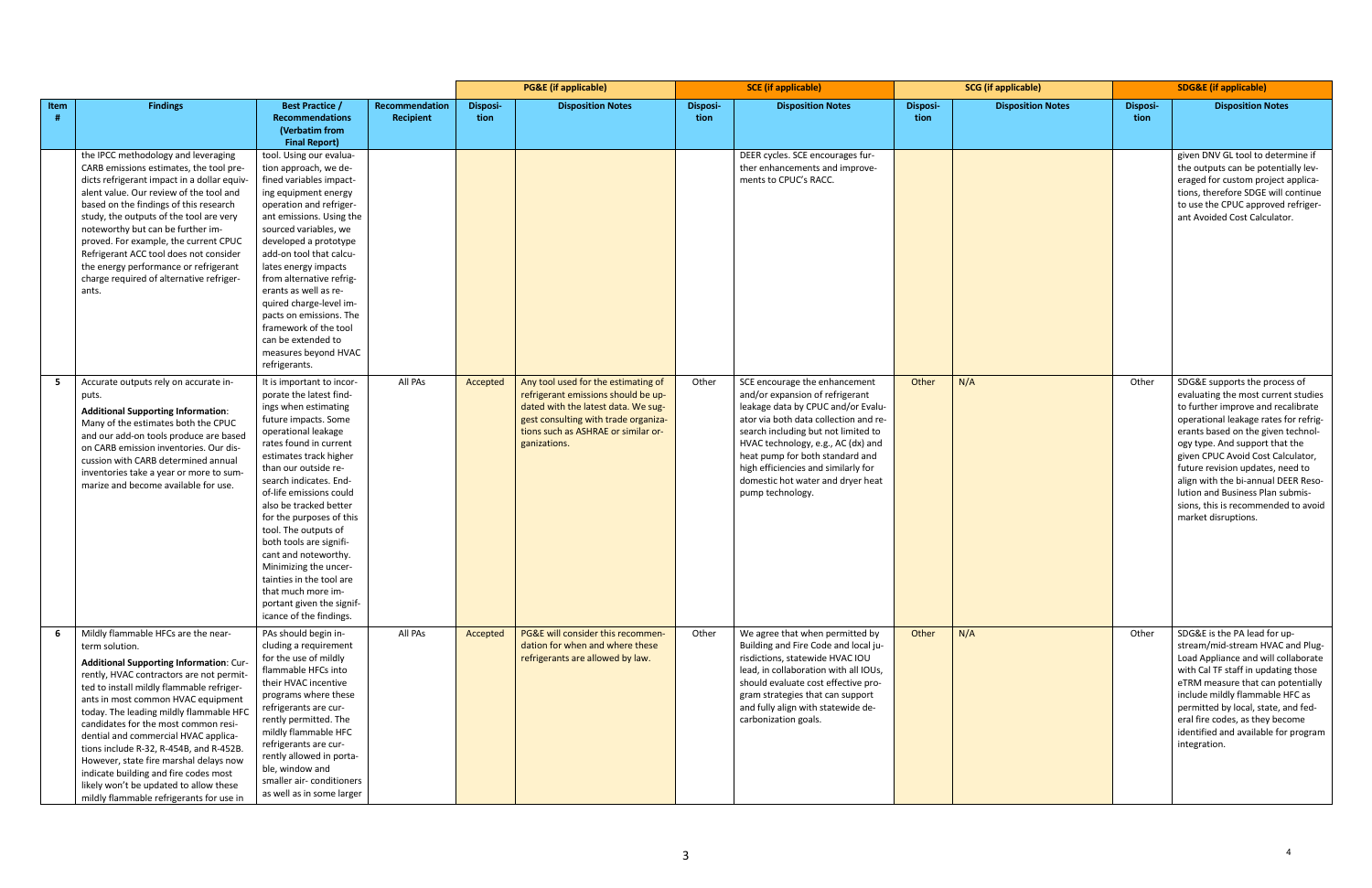|      |                                                                                                                                                                                                                                                                                                                                                                                                                                                                                                                                                                                                                                                                                                                                                                                                                                                                                                                                                                                                                                                                            |                                                                                                                                                                                                                                                                                                               |                             |                         | <b>PG&amp;E</b> (if applicable)                                                                                                                                                                                                                    |                         | <b>SCE</b> (if applicable)                                                                                                                                                                                                                                                                                                                                      |                  | <b>SCG</b> (if applicable) |                  | <b>SDG&amp;E (if applicable)</b>                                                                                                                                                                                                                                                                                                                                                                                                                                                                                                                                                                                                                                                                                                                                                                                                                                                                                                                                                                                                                                                                                                 |
|------|----------------------------------------------------------------------------------------------------------------------------------------------------------------------------------------------------------------------------------------------------------------------------------------------------------------------------------------------------------------------------------------------------------------------------------------------------------------------------------------------------------------------------------------------------------------------------------------------------------------------------------------------------------------------------------------------------------------------------------------------------------------------------------------------------------------------------------------------------------------------------------------------------------------------------------------------------------------------------------------------------------------------------------------------------------------------------|---------------------------------------------------------------------------------------------------------------------------------------------------------------------------------------------------------------------------------------------------------------------------------------------------------------|-----------------------------|-------------------------|----------------------------------------------------------------------------------------------------------------------------------------------------------------------------------------------------------------------------------------------------|-------------------------|-----------------------------------------------------------------------------------------------------------------------------------------------------------------------------------------------------------------------------------------------------------------------------------------------------------------------------------------------------------------|------------------|----------------------------|------------------|----------------------------------------------------------------------------------------------------------------------------------------------------------------------------------------------------------------------------------------------------------------------------------------------------------------------------------------------------------------------------------------------------------------------------------------------------------------------------------------------------------------------------------------------------------------------------------------------------------------------------------------------------------------------------------------------------------------------------------------------------------------------------------------------------------------------------------------------------------------------------------------------------------------------------------------------------------------------------------------------------------------------------------------------------------------------------------------------------------------------------------|
| Item | <b>Findings</b>                                                                                                                                                                                                                                                                                                                                                                                                                                                                                                                                                                                                                                                                                                                                                                                                                                                                                                                                                                                                                                                            | <b>Best Practice /</b><br><b>Recommendations</b><br>(Verbatim from<br><b>Final Report)</b>                                                                                                                                                                                                                    | Recommendation<br>Recipient | <b>Disposi-</b><br>tion | <b>Disposition Notes</b>                                                                                                                                                                                                                           | <b>Disposi-</b><br>tion | <b>Disposition Notes</b>                                                                                                                                                                                                                                                                                                                                        | Disposi-<br>tion | <b>Disposition Notes</b>   | Disposi-<br>tion | <b>Disposition Notes</b>                                                                                                                                                                                                                                                                                                                                                                                                                                                                                                                                                                                                                                                                                                                                                                                                                                                                                                                                                                                                                                                                                                         |
|      | most California HVAC equipment until<br>January 1, 2024. Web survey responses<br>indicate the HVAC supply chain will likely<br>take around two years from when build-<br>ing and fire code requirements are final-<br>ized to have a representative selection<br>of <750 GWP HVAC refrigerant equip-<br>ment offerings.<br>The goalposts are still moving.                                                                                                                                                                                                                                                                                                                                                                                                                                                                                                                                                                                                                                                                                                                 | commercial settings. As<br>more mildly flammable<br>HFCs become viable<br>with updated building<br>codes, the PAs should<br>provide incentives for<br>those options as well.<br>In the near-term, the                                                                                                         | All PAs                     | Other                   | The industry maybe a bit reluctant                                                                                                                                                                                                                 | Other                   | We agree that when permitted by                                                                                                                                                                                                                                                                                                                                 | Other            | N/A                        | Other            | SDG&E is the PA lead for up-                                                                                                                                                                                                                                                                                                                                                                                                                                                                                                                                                                                                                                                                                                                                                                                                                                                                                                                                                                                                                                                                                                     |
|      | <b>Additional Supporting Information:</b><br>CARB's latest proposed amendment to<br>regulations on HFCs will delay the transi-<br>tion timing from the current 2023 <750<br>GWP HFC reduction timeline, to 2025. A<br>public hearing was held on December<br>10, 2020, with the board voting in favor<br>of adopting the amendment, but the bill<br>is still undergoing approval and likely<br>won't receive final approval until Octo-<br>ber 2021. HVAC experts we spoke with<br>point to updates in the next cycle of Cali-<br>fornia Building and Fire Codes that will<br>include revised policies and guidelines to<br>allow for the use of mildly flammable<br>HFC refrigerants in most major HVAC<br>equipment. Until those updates are re-<br>leased, the goalposts are not set, and<br>the timing of the transition remains un-<br>certain. Once the building and fire codes<br>get finalized, most likely not until the in-<br>terim code update is published in Janu-<br>ary 2024, the policy and timing of Cali-<br>fornia's transition, will be more certain. | PAs should provide in-<br>centives for the use of<br>reclaimed high-GWP re-<br>frigerants in HVAC<br>equipment. As soon as<br>the building and fire<br>codes allow mildly-<br>flammable HFCs, the<br>PAs should promote<br>these HFCs via their<br>HVAC incentive pro-<br>grams.                              |                             |                         | going through another transitioning<br>refrigerant such as the case CFCs to<br>HFCs and therefore reluctant to<br>adopt a temporary solution. Ex-<br>tending the adoption of new regu-<br>lations is probably the result of pre-<br>vious mishaps. |                         | Building and Fire Code and local ju-<br>risdictions, statewide HVAC IOU<br>lead, in collaboration with all IOUs,<br>should evaluate cost effective pro-<br>gram strategies that can support<br>and fully align with statewide de-<br>carbonization goals.                                                                                                       |                  |                            |                  | stream/midstream HVAC and is reg-<br>ularly collaborating with the third-<br>party implementer (CLEAResult) on<br>meeting the latest regulatory and<br>cost effectiveness test require-<br>ments. SDG&E and its third-party<br>implementer plan to act once CARB<br>regulation changes and mildly flam-<br>mable refrigerants for major HVAC<br>equipment are approved for use by<br>the latest fire code.<br>Providing incentives for reclaimed<br>high-GWP refrigerants requires<br>CPUC ex-ante review and approval<br>and has the potential of being re-<br>jected based on free-ridership given<br>that reclaiming of refrigerants is re-<br>quired by law. URL<br>https://www.epa.gov/ods-<br>phaseout/homeowners-and-con-<br>sumers-frequently-asked-questions<br>"Under Section 608 of the Clean Air<br>Act, EPA prohibits individuals from<br>knowingly venting refrigerants con-<br>taining ozone-depleting refrigerants<br>(including HCFC-22) as well as their<br>substitutes (such as HFCs, including<br>R-410A), while maintaining, servic-<br>ing, repairing, or disposing of AC<br>and refrigeration equipment". |
|      | Natural refrigerants are the long-term<br>solution.<br><b>Additional Supporting Information: The</b><br>refrigerant evolution will not stop with<br>mildly flammable HFCs. The HFC reduc-<br>tion goals mean that in the next 10-20<br>years, HVAC equipment will need to<br>push past <750 GWP HFCs towards re-<br>frigerants with GWP levels below 150.<br>Findings from literature reviews and in-<br>terviews with HVAC experts all indicate<br>the long-term goal is refrigerants with                                                                                                                                                                                                                                                                                                                                                                                                                                                                                                                                                                                | Promote natural refrig-<br>erants. The CPUC<br>should recommend the<br>PAs promote the use of<br>natural refrigerants<br>wherever code permits.<br>Incentives should be di-<br>rected towards acceler-<br>ating the use of natural<br>HVAC refrigerants over<br>HFCs and HFOs. We rec-<br>ommend the PAs pro- | All PAs                     | Accepted                | Natural refrigerants seem to be the<br>optimum solution, investing and<br>promoting the adoption of natural<br>refrigerants should be a priority for<br>every organization                                                                         | Other                   | To the extent permitted by Building<br>and Fire Code and local jurisdic-<br>tions, we understand that<br>statewide IOU leads (for Emerging<br>Technology, Custom, and HVAC<br>programs), in collaboration with all<br>IOUs, should evaluate cost effective<br>program strategies that can sup-<br>port and fully align with statewide<br>decarbonization goals. | Other            | N/A                        | Other            | SDG&E is the PA lead for up-<br>stream/midstream HVAC and is reg-<br>ularly collaborating with the third-<br>party implementer (CLEAResult) on<br>meeting the latest regulatory and<br>cost effectiveness requirements.<br>SDG&E and its third-party imple-<br>menter plan to act once CARB regu-<br>lation changes and natural refriger-<br>ants for major HVAC equipment are<br>approved for use by the latest fire<br>code.                                                                                                                                                                                                                                                                                                                                                                                                                                                                                                                                                                                                                                                                                                   |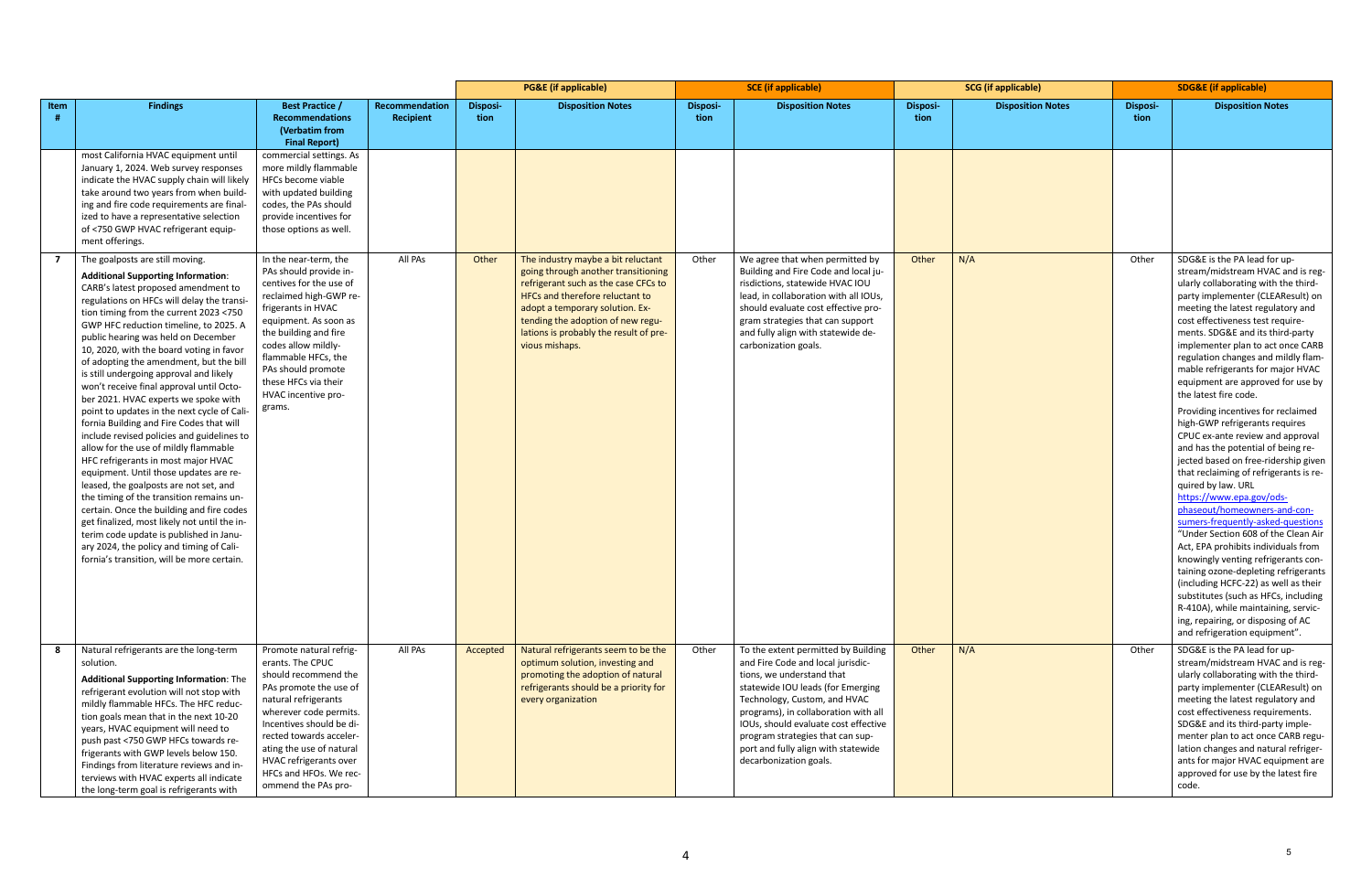|      |                                                                                                                                                                                                                                                                                                                                                                                                                                                                                                                                                                                                                                                                                                                                                                                                                                                                                                                                                                                                               |                                                                                                                                                                                                                                                                                                                                                                                                                                                            |                             | <b>PG&amp;E</b> (if applicable) |                                                                                                                                                                                                                                                                                   | <b>SCE</b> (if applicable) |                                                                                                                                                                                                                                                                                                                   | <b>SCG</b> (if applicable) |                          | <b>SDG&amp;E (if applicable)</b> |                                                                                                                                                                                                                                                                                                                                                                                                                                                                                                                                                                                                                |
|------|---------------------------------------------------------------------------------------------------------------------------------------------------------------------------------------------------------------------------------------------------------------------------------------------------------------------------------------------------------------------------------------------------------------------------------------------------------------------------------------------------------------------------------------------------------------------------------------------------------------------------------------------------------------------------------------------------------------------------------------------------------------------------------------------------------------------------------------------------------------------------------------------------------------------------------------------------------------------------------------------------------------|------------------------------------------------------------------------------------------------------------------------------------------------------------------------------------------------------------------------------------------------------------------------------------------------------------------------------------------------------------------------------------------------------------------------------------------------------------|-----------------------------|---------------------------------|-----------------------------------------------------------------------------------------------------------------------------------------------------------------------------------------------------------------------------------------------------------------------------------|----------------------------|-------------------------------------------------------------------------------------------------------------------------------------------------------------------------------------------------------------------------------------------------------------------------------------------------------------------|----------------------------|--------------------------|----------------------------------|----------------------------------------------------------------------------------------------------------------------------------------------------------------------------------------------------------------------------------------------------------------------------------------------------------------------------------------------------------------------------------------------------------------------------------------------------------------------------------------------------------------------------------------------------------------------------------------------------------------|
| Item | <b>Findings</b>                                                                                                                                                                                                                                                                                                                                                                                                                                                                                                                                                                                                                                                                                                                                                                                                                                                                                                                                                                                               | <b>Best Practice /</b><br><b>Recommendations</b><br>(Verbatim from<br><b>Final Report)</b>                                                                                                                                                                                                                                                                                                                                                                 | Recommendation<br>Recipient | Disposi-<br>tion                | <b>Disposition Notes</b>                                                                                                                                                                                                                                                          | Disposi-<br>tion           | <b>Disposition Notes</b>                                                                                                                                                                                                                                                                                          | Disposi-<br>tion           | <b>Disposition Notes</b> | Disposi-<br>tion                 | <b>Disposition Notes</b>                                                                                                                                                                                                                                                                                                                                                                                                                                                                                                                                                                                       |
|      | GWP levels close to 1. Natural refriger-<br>ants like pure CO2, R-290 (propane), and<br>ammonia have GWP levels below 10, but<br>also require significant HVAC system re-<br>designs before they can be made widely<br>available.                                                                                                                                                                                                                                                                                                                                                                                                                                                                                                                                                                                                                                                                                                                                                                             | mote natural refriger-<br>ants either through the<br>emerging technology<br>program, under custom<br>programs, or any other<br>HVAC program.                                                                                                                                                                                                                                                                                                               |                             |                                 |                                                                                                                                                                                                                                                                                   |                            |                                                                                                                                                                                                                                                                                                                   |                            |                          |                                  | The promotional use of natural<br>HVAC refrigerants is largely de-<br>pendent on meeting CPUC cost ef-<br>fectiveness for deemed eTRM<br>measures, and with local third-<br>party implementers, statewide ET<br>program, and upstream/mid-<br>stream program third-party admin-<br>istrators.                                                                                                                                                                                                                                                                                                                  |
| 9    | Significant barriers limit refrigerant-only<br>retrofits.<br>Additional Supporting Information: In<br>all 12 interviews with HVAC experts in<br>which we discussed refrigerant only<br>change-outs, the interviewees reported<br>extensive challenges to changing refrig-<br>erants in most existing HVAC equipment.<br>A refrigerant-only changeout would in-<br>clude simply replacing the existing refrig-<br>erant with a low-GWP alternative refrig-<br>erant with only minimal alterations to<br>the equipment. The list of barriers in-<br>cludes various code violations including<br>mechanical, fire and building codes, the<br>need for partial system redesign once<br>codes permit mildly flammable refriger-<br>ants, authorization from the manufac-<br>turer, authorization from the owner, and<br>the need for the action to be cost-effec-<br>tive. Web- survey responses show in-<br>creased feasibility for refrigerant-only<br>retrofits on commercial HVAC equip-<br>ment and chillers. | PAs should only con-<br>sider the option of re-<br>frigerant-only<br>changeouts in larger<br>HVAC equipment like<br>chillers and commercial<br>roof-top units. The cost<br>of replacing larger exist-<br>ing HVAC equipment is<br>substantially higher<br>than the cost and chal-<br>lenges of a refrigerant<br>only change-out.                                                                                                                           | All PAs                     | Other                           | New refrigerants may not compati-<br>ble with existing system compo-<br>nents (seals for example) and the<br>oil. We learned our lesson during<br>the last refrigerant phased out. PAs<br>should consider these facts before<br>creating programs, this could<br>change the TRCs. | Other                      | As now, due to decarbonization<br>goals and cost effectiveness of<br>these measures, SCE has discontin-<br>ued Residential RCA (deemed)<br>measures for PY2022. Similarly, as<br>we understand from SDGE, the lead<br>HVAC IOU has discontinued<br>deemed RCA measures for the com-<br>mercial sector for PY2022. | Other                      | N/A                      | Other                            | This given recommendation is best<br>addressed by the current custom<br>project review process (CMPA)<br>given that each customer project<br>site varies and likely requires an ex-<br>isting condition report, and<br>pre/post measurement and evalua-<br>tion (M&V) plan.                                                                                                                                                                                                                                                                                                                                    |
| 10   | End-of-life emissions are alarming.<br><b>Additional Supporting Information: Our</b><br>research on CARB and EPA emission esti-<br>mates show emissions either from inten-<br>tional venting, improper disposal, or<br>leaks during transport, are highest for<br>residential and small commercial HVAC<br>equipment. Everyone we spoke with said<br>there is little to no incentive for contrac-<br>tors to recover and reclaim existing re-<br>frigerant in smaller equipment. All con-<br>tractors we spoke with said the laws reg-<br>ulating intentional venting come with<br>virtually zero enforcement. Among the<br>people we spoke with and surveyed<br>about refrigerant emissions, the most<br>common solution shared is to offer in-<br>centives.                                                                                                                                                                                                                                                 | Provide incentives for<br>safe and documented<br>end-of-life refrigerant<br>recovery. PAs should re-<br>quire the safe and doc-<br>umented recovery of<br>remaining end-of-life<br>refrigerant a prerequi-<br>site for any HVAC sys-<br>tem change-out incen-<br>tive. Providing incen-<br>tives to promote end-<br>of-life refrigerant recov-<br>ery would not only re-<br>duce emissions but it<br>will help track the rate<br>of end- of-life emissions | All PAs                     | Other                           | PA incentive programs are designed<br>to promote energy savings not re-<br>frigerant recovery. Programs will<br>have to account for the expense of<br>paying for used refrigerants. The<br>TRC will have to be adjusted.                                                          | Accepted                   | SCE understands that the statewide<br>HVAC IOU lead will likely be sup-<br>porting the evaluation and creation<br>of non-resource programs support-<br>ing the safe and documented recov-<br>ery of remaining end-of-life refrig-<br>erant. SCE supports these activities.                                        | Other                      | N/A                      | Other                            | SDG&E is currently evaluating the<br>possibility of developing a new ap-<br>pliance recycling measure for refrig-<br>erator and freezers, for market sup-<br>port.<br>Providing incentives for reclaimed<br>end-of-life refrigerants requires<br>CPUC ex-ante review and approval<br>and has the potential of being re-<br>jected based on free-ridership given<br>that reclaiming of refrigerants is re-<br>quired by law. URL<br>https://www.epa.gov/ods-<br>phaseout/homeowners-and-con-<br>sumers-frequently-asked-questions<br>"Under Section 608 of the Clean Air<br>Act, EPA prohibits individuals from |